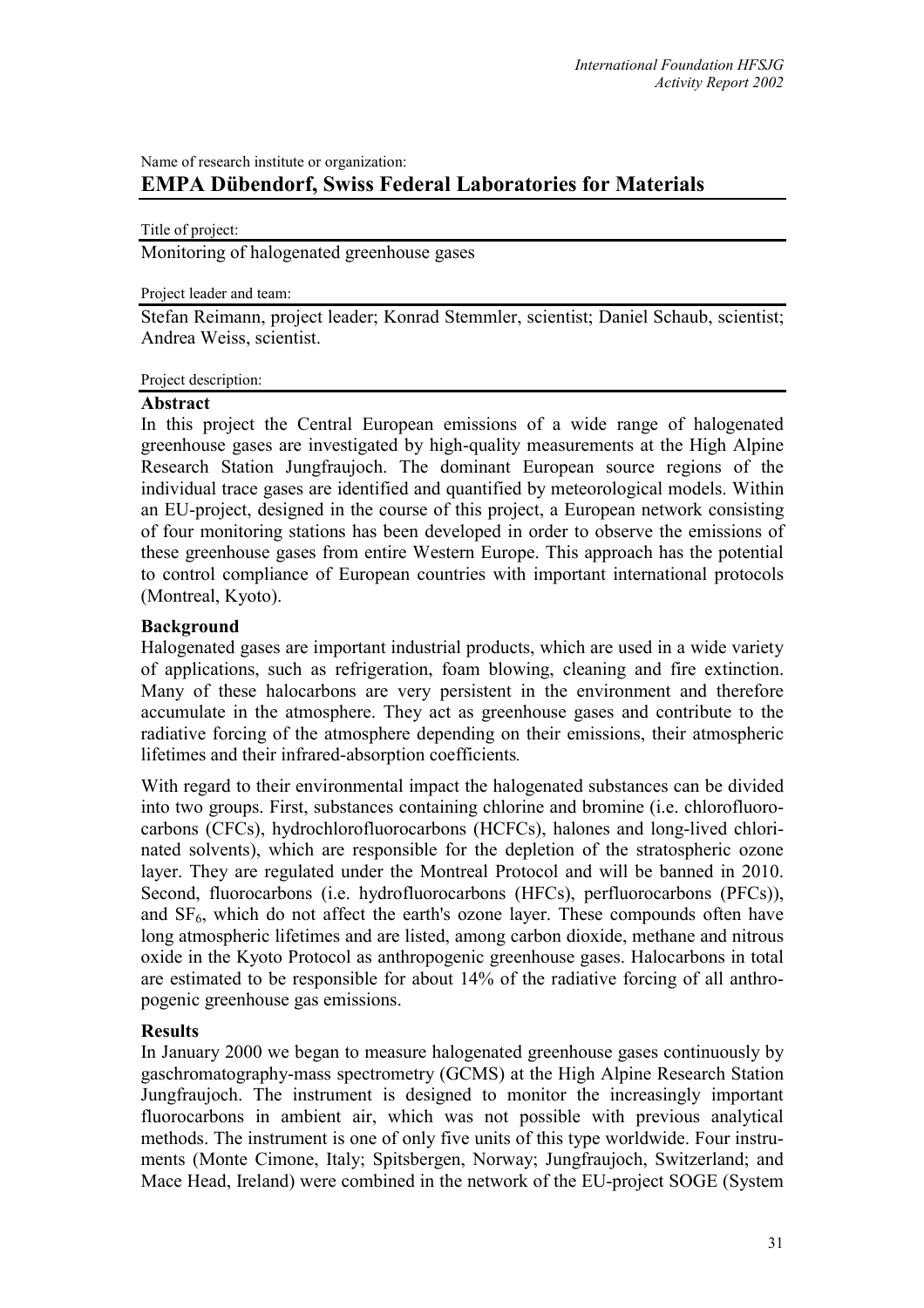for Observation of Halogenated Greenhouse Gases in Europe) with the aim to model the emissions of halogenated greenhouse gases of large parts of Western Europe. Additionally, the measurement at the Jungfraujoch is used for the Swiss National project HALCLIM, with the aim of estimating the Swiss emissions of these gases.

The 3 years of measurement data of the different halocarbons show a stabilization of the concentrations of Montreal Protocol regulated substances, whereas the newer HFCs exhibit a rapid growth in their atmospheric concentrations. As an example for an important hydrofluorocarbon, Fig. 1 shows the increase of the atmospheric background mixing ratio of refrigerant HFC 134a, the major replacement product for the forbidden CFC 12. Remarkably, deviations from the background concentration are higher in the data series from the Jungfraujoch than in those from Ireland and Spitsbergen. This is due to the vicinity of the Jungfraujoch to the most important European source regions.

By combining measurements at Jungfraujoch with backward trajectories in a statistical model, potential source regions can be detected. Thus, in Fig. 2 potential source regions and their temporary evolution are shown. Thereby, a decline in the source strength of the cooling agent HFC 134a has been observed in Southern Europe within the last 2 years. On the other hand, source strengths of the foam propellant HFC 152 have been increased considerably over Europe in the same time period.

In future the modeling activities at the four SOGE stations will be combined in order to reach an integral and quantitative emission source allocation over Europe.



Fig. 1: Data series of the refrigerant HFC 134a at the European background sites of Jungfraujoch, Mace Head (Ireland) and Ny-Alesund (Spitsbergen).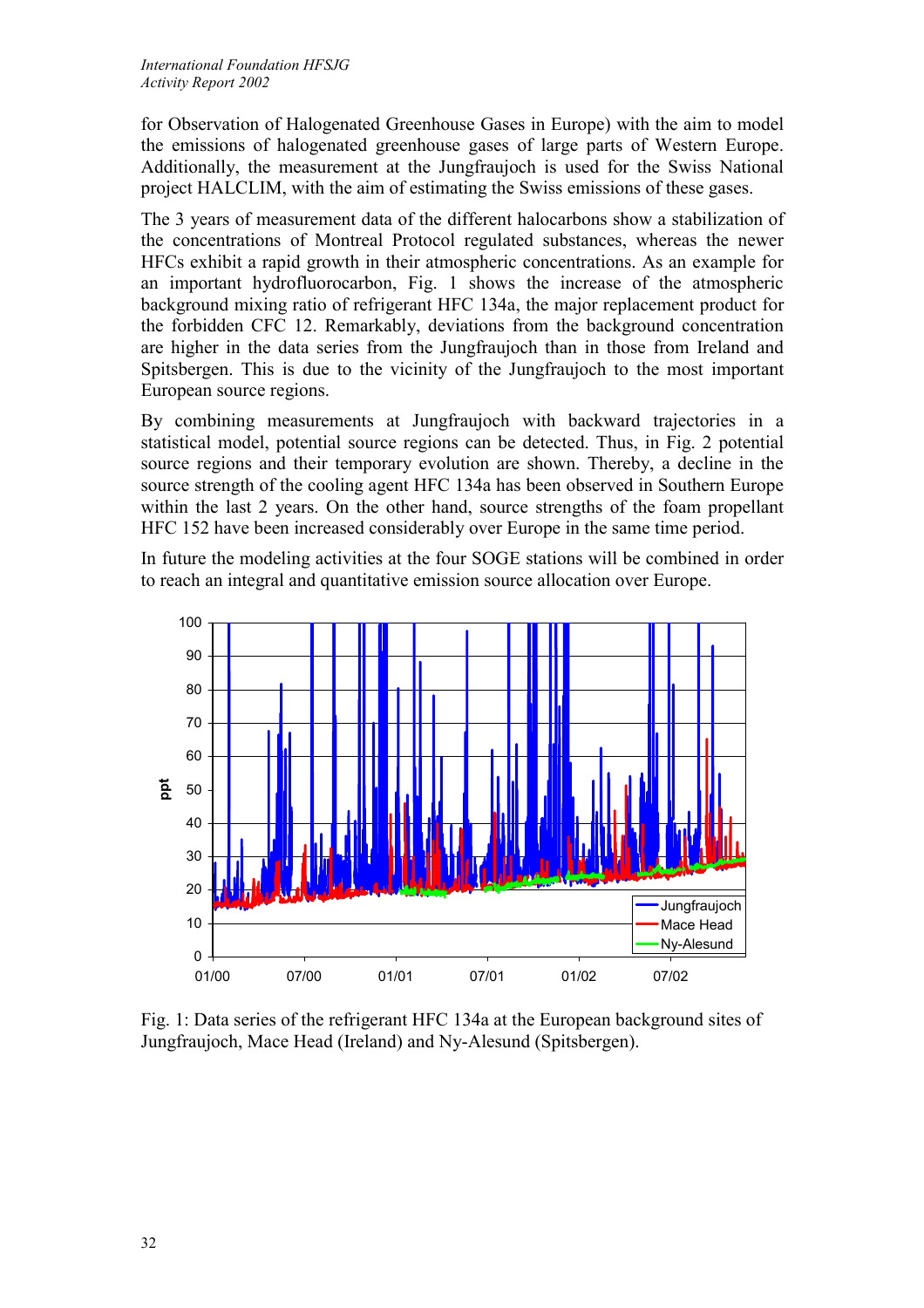

Fig. 2: Source allocation of the refrigerant HFC 134a and the foam blowing agent HFC 152a achieved with a statistical trajectory model of the data series at Jungfraujoch.

Key words:

Greenhouse gases, halogenated hydrocarbons, CFC, HCFC, HFC, trajectory model, Kyoto Protocol

#### Internet data bases:

Collaborating partners/networks:

EU-project: SOGE (System for observation of greenhouse gases in Europe); BUWAL